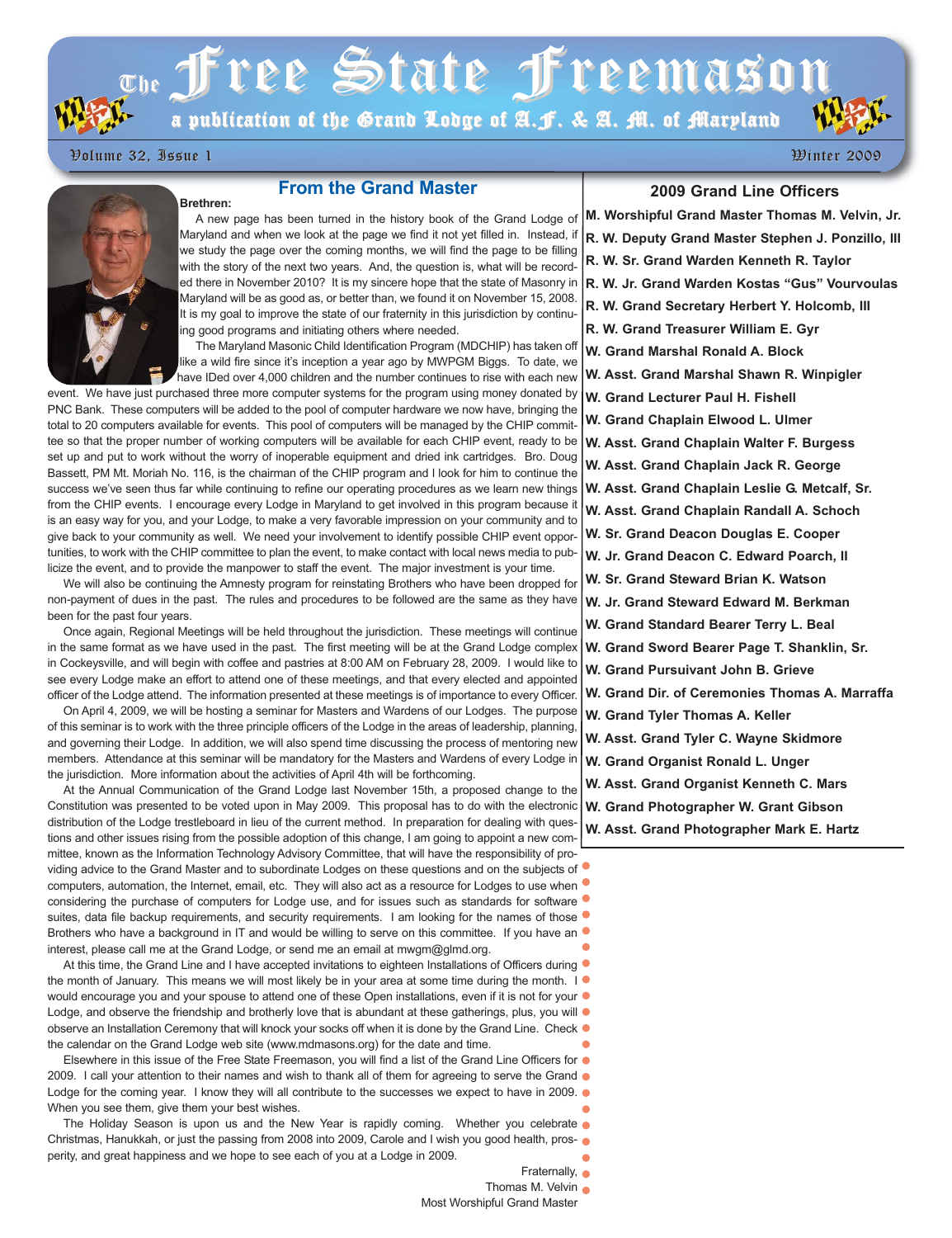Deadlines for submitting articles & information for publication in the *Free State Freemason*: **the 1st day of March (Spring), June (Summer), September (Fall), and December (Winter)**.

These dates are firm as the issue must be formatted and given to the printer the last day of these months.

> Send mail to: Free State Freemason 304 International Circle Cockeysville, MD 21030

> > 410-527-0600 tel 410-527-1276 fax

FSFM@glmd.org

#### **Article Submission**

These points should be followed for articles submitted for inclusion in the Free State Freemason publication:

Original pictures or pictures from a digital camera on disk are fine - use the highest resolution.

Ink jet prints or newspaper pictures **will not** reproduce satisfactorily.

If you desire the return of pictures, they must have submitting individual's name on the back.

Pictures should have accompanying documentation detailing who is in the picture and what the picture represents if not accompanied by an article. Articles must be typewritten.

Articles can be submitted to the editor by e-mail, fax, regular mail or dropped off at the Grand Lodge office.

#### **A NOTE OF THANKS**



In concern for my well being, you have sent to me many cards, letters, and even flowers. During that long stay in the hospital all that made the days shorter and life even more worth fighting for. I am deeply grateful for your kind attention and thank

each of you very much.

Now in rehabilitation, and working hard at it, I am receiving good reports on my progress and expect to go home before Christmas.

You, my brethren, are the tops in my opinion and I feel strong Brotherly Love for you all. My best wish goes to each of you. I wish you good luck, good health, and may God bless each of you.

> Sincerely and fraternally, William M. Clark, Jr. PGM



# **The Grand Lodge of Maryland Ballroom Rentals**

**Contact:** Raymond J. Vogel, Ballroom Coordinator at 410-527-0289 **E-Mail:** glballroom@glmd.org, Fax 410-316-9410



**Office Hours:** 10:00 a.m. - 3:00 p.m. Monday - Friday by appointment. **Catering:** Approved list of caterers.

**Ballroom Capacity:** Receptions, 320, with a nice dance area. 410 for banquets without dance area. Separate room for Weddings and Special Events. **Rates:** Call for information.

**Parking:** Free on site, 178 spaces.

**Information:** Foyer is marble with a fantastic staircase. Ballroom is 55 ft. x 111 ft., with hardwood floors. Twelve brass chandeliers, dance area depends on table setup. A must see in person to really experience the beauty of this facility. Call us and come see our Ballroom in this beautiful Hunt Valley setting.

## **License Plates**



Masonic License plates are available to Maryland Masons, with vehicles registered in Maryland, as well as their wives, widows, and sons and daughters living at home. You do not have to wait for renewal of registration. Call Ray Vogel at 410-527-0600 to find out how it works and how easy it is to put them on your vehicle. *(Motorcycle tags are not available)*

**Be proud of your fraternity and display these plates on your car this year.**

# **Chair Plaques & The Tree of Life**

**Chair Plaques** are for chairs located in the Corinthian Room on the second floor of Grand Lodge. You may have your own name on a plaque, or have it in memory of, or to honor a person, club, or group. The Tree of Life is located in the main lobby of the Grand Lodge Building. You can sponsor a leaf

on the tree, or have it in memory of, or to honor a person, club, or group.

**The Chair Plaques and the Tree of Life leaves cost only \$200.00 each. This provides you with up to four lines on either, with twenty-one characters per line. Call Ray Vogel at the Grand Lodge at 410-527-0600 to make arrangements for yours.**

## **Stephen J. Ponzillo, Jr. Memorial Library & Museum Board of Directors**

Brethren, the Grand Lodge is in need of 9 individuals who would be interested in serving on a new board created for the Stephen J. Ponzillo, Jr. Memorial Library and Museum.

The Board of Directors would be responsible for making operation and financial decisions for the 501C(3).

We are seeking the following terms to be elected at the Semi-Annual Communication for the 2010 Term:

- 3 Members serving a 1 year term
- 3 Members serving a 2 year term
- 3 Members serving a 3 year term

The requirements for these positions are the same as those for the Boards of Managers, Trustees, and MCM Board of Directors.

Those brethren who are already serving on a Board, or are currently holding an elected Grand Lodge office are not eligible for these positions.

Please contact the Grand Lodge Office if you are interested in running for one of these offices.

Resumes for all elected offices for the 2010 term will be printed in the Spring 2009 edition of the Free State Freemason. Deadline for these resumes will be March 1, 2009.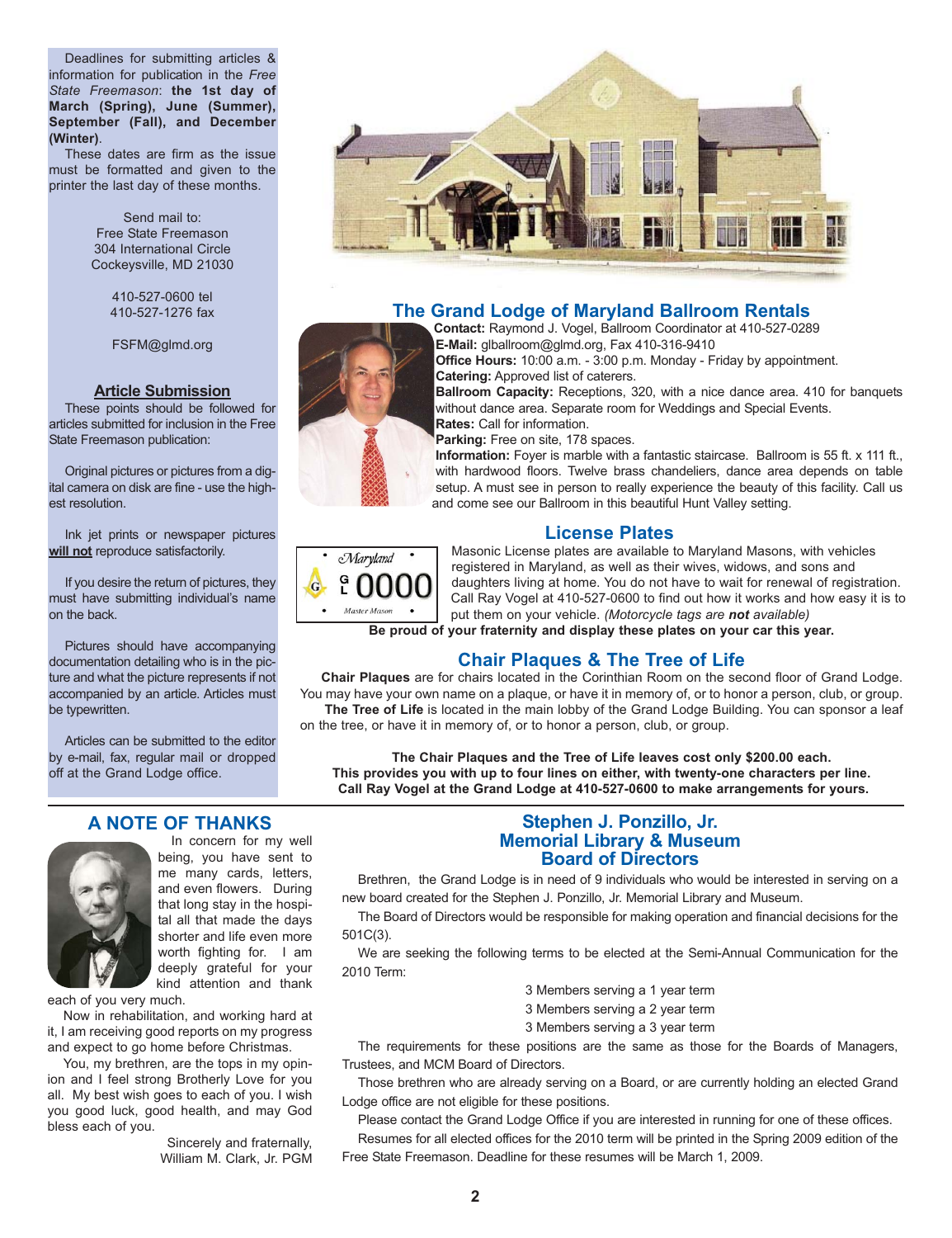### **THE LATE HARVEST HOME 2008**

What a beautiful fall morning for the late 2008 Harvest Home. A crisp fall morning started at 2:30 a.m. A thin cloud cover and a few sprinkles soon moved out and a beautiful pink hue began to form as the very first rays of the morning sun began to emerge. Our Supreme Architect was going to bless this day with sun and warmth.

Workers began to climb the hill to fill sausage vats, coffee urns and mix pancake batter. Soon the rumble of motorcycles and antique cars were streaming in. Band members, drum corps and pipers were soon there to add to the days enjoyment. In the dawn's early light, the hill was alive with activity as hundreds of people scurried about with their respective interests. Soon the bright yellow vessels begin to shuttle the masses from far and wide. The day was under way!

The smell of sausage filled the air as did the sounds of fraternal greetings of those who meet and remember friendship at this gathering of the harvest. Then almost as quickly as it began, the crowds soon begin their descent from the hill and journey back home to await the next Harvest Homecoming.

Will there be a "next year" for this event? Should there be a next Harvest

Home? I, for one, hope this gathering to "harvest" old acquaintances and make lasting friendships never ends, but let's look at reality! There is no greater loss to the Masonic Homes than the Harvest Home event. While there has **NEVER** been intent to make money or even break even from this event, the losses have and continue to mount to almost unjustifiable amounts. Why? What is causing such huge losses? Let's look at this year's numbers. The total reported count (those going through the gate) was 1,493. And a total of 280 passes onto the hill (these are not free- they are just access to the hill). Everyone should be

counted (Lodge No.) and make their donation.

Now don't get your feathers ruffled just yet. Many of the men arrived early as requested in order to reduce vehicle traffic, but many arrived before the gates were manned with counters and coins. Therefore, they may not be in the official count. Each Lodge gets credit for attending members. Many went over and checked in after the gates were manned while others bought their "penny" at the coin tent (this still counts as a donation but your lodge gets no credit for your attendance). Some, however, have every excuse imaginable as to why they should not pay the \$5.00 **donation**. "I brought my car" or "I brought my bike for all to see", etc. "That helps the show". "I am playing music for the Grand Master". "I spend all morning cooking" and "I get up at 3:00 a.m. to get here to help park cars". Why do I have to pay \$5.00? I repeat, **there has never been a charge to attend Harvest Home**.

In bygone days, men came to actually harvest the crops, shuck the corn, and shock the stalks. In return, they were fed breakfast and given a "penny" for their labors. This became such a huge event that everyone looked forward to it. Even after the crops were only a memory in the minds of our senior members, it was decided that Harvest Home should continue. The fraternal bonds and friendships far exceeded the cost of keeping the event going. So, the Masonic Homes budgeted for the event knowing that it would be a loss. At first, a donation of \$3.00 was requested in exchange for labor and a token ("penny") given for the days wages. Today a \$5.00 donation is requested. The "penny" is still given in exchange for the donation.

Did you know that the "penny" token costs \$1.12 each? That leaves \$3.88 to help defray the cost of breakfast. This year the sausage increased to \$2.40 a pound and pumpkin pies increased to \$5.99 each. We ordered 2,200 pounds of sausage and 225 pumpkin pies. Extra pies were offered for sale for \$6.00 each which was a profit of **one (1) penny** per pie. And yes, some complained that we were making a profit and they should be sold for \$5.00 each. The remaining unsold pies were sent to the Masonic Homes to be served to the residents.



I use these particular items because they are tangible and everyone can actually relate to them. **Coins, sausage and pies.** But what about the other costs? I won't bore you with the numbers, but have you ever given a moments thought to: the pounds of coffee, cases of pancake batter, butter, syrup, cooking gas (propane), outdoor toilets, tent rentals, trash containers, refrigerated truck, napkins, mustard, rolls, aluminum pans, coffee creamer, sugar, and of course the big yellow busses that move you up and down the hill. Perhaps none of these things ever cross your mind but the costs to the Masonic Homes this year was \$20,931.37! Now, let's do some simple math. Cost of coins \$4,557.20, sausage \$5,280, pies \$1,347.75, and "other (items listed above)" \$9,746.42. The total cost is \$20,931.37.

Now consider attendance of 1,493 people at a \$5.00 donation equals \$7,465.00. The actual individual coin sales of 1,733 at \$5.00 each equaled \$ 8,665.00. The total income is \$10,351.

Total income \$10,351.00 less expenses \$20,931.00 creates a loss of \$10,580 for the Masonic Homes!

Now, the ruffled feathers! Did you make your donation? If so, you did your part! A donation is all that has ever been asked. I repeat again, **there has never been a "charge" to attend Harvest Home**.

You receive a "penny" in wages for your labor or your donation. So, in your "heart" if your labor was playing music, bringing your car, motorcycle, or various other reasons for not donating, then you too can smooth out your ruffled feathers. Or, if you arrived before the counters were ready to take your donation, you also can calm your ruffled feathers. It was not your fault "we were not ready".

The bottom line is the loss to the Homes is great and gets worse every year. What do we do to offset the loss? Would you quit cooking if we asked you to donate \$5.00? Would you stop working the gate or parking cars if you had to donate \$5.00? Would you stop attending if we asked for more than a \$5.00 donation? This year the Masonic Home spent an average of \$14.02 for each person attending this annual event. Who has the answer? Do you? I sure don't. But I will say that even after

spending hours, days, weeks, even months getting ready, sending out letters, meeting with committees, working with various companies, fire departments, collateral bodies, mailing out invitations, passes, etc, I ask myself every year if it is worth it? And why do we do it? The only answer I can come up is: with after a beautiful, warm morning like this, after meeting with and talking to the brothers from all over Maryland, after watching the men cutting and cooking sausage, men mixing and dispensing pancake batter while bantering with each other, hearing the exchange in the coffee room as to the quality or lack

thereof of what they call coffee, seeing the smile on the ladies faces in the Grand Lodge lobby as they sell their cakes, candy and other delicious goodies, going downstairs and seeing the few regular men waiting to give blood to a needy soul whose path they will probably never cross, **I say, YES, it is worth it and may it never come to an end no matter what the cost!**

May our Supreme Architect smile on each and every one of you who make Harvest Home Day the fraternal success it is, has been and ever will be.

#### **SEE YOU NEXT YEAR ON OCTOBER 3**

Sincerely and fraternally, Bro. Marlin L. Mills Harvest Home Day Committee Chairman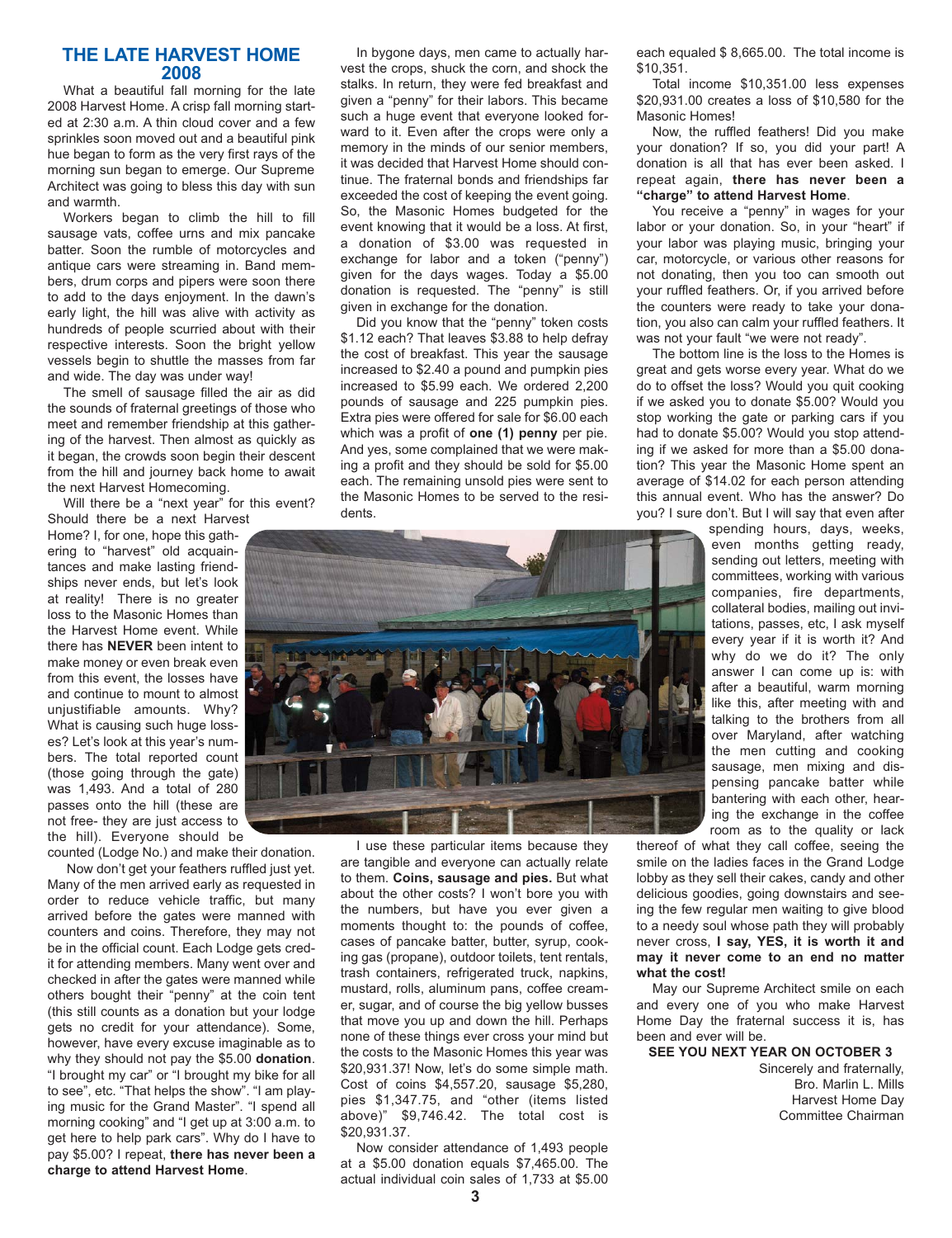## **Prince Hall Visitation**

In light of the recent action taken by the majority of the permanent members present at the Grand Lodge of Ancient Free and Accepted Masons of Maryland concerning visitation by and with the Most Worshipful Prince Hall Grand Lodge and their subordinate lodges and in response to the many phone calls and emails to this office concerning this action we offer the following guidelines.

1. Visitation by any Lodge or Mason beholdin' to the Most Worshipful Prince Hall Grand Lodge will be by "Proper Invitation" only. By "Proper Invitation" is meant: Only the Worshipful Master may in writing extend such an invitation.

2. As any Mason in good standing is entitled to object to sitting in Lodge with anyone he deems unsuitable must not be infringed upon, any objection of this nature must be made prior to the invitation being extended. It is therefore imperative the Worshipful Master consult and advise his members of the intent to invite in advance of the actual invitation being extended. Once the Worshipful Master receives permission from the members present to extend such an invitation and NOT BEFORE may he in writing, with a copy to be sent to both Grand Lodge Offices, invite the intended Lodge, Mason and or Masons to attend a stated or special communication of the Lodge over which he presides.

3. In order to maintain subordination, good conduct and good will between both Grand Lodges, once the Worshipful Master is satisfied that the membership is willing to extend such an invitation, and the invitation has been sent, the individual Mason will have waived any further right of objection in this particular instance. This in no way prevents a Mason in good standing the right to object but does place upon any individual the responsibility to do so before any invitation can be extended thereby avoiding any possible embarrassment to the members of his Mother Lodge and the Grand Lodge of Maryland.

These guidelines are being re-released at the request of Most Worshipful Grand Master Thomas M. Velvin, Jr.

#### **Grand Commandery Awards**

Many Masons have heard of awards such as the 33º or the OPC (Order of the Purple Cross), but few know there are four types of honors the Grand Commandery of Maryland may give, they are:

"Knight Commander of the Temple" (KCT), "Knight Templar Cross of Honor" (KTCH), "Companion of the Temple", and "Honorary titles" such as "Grand Prelate Emeritus", "Grand Recorder Emeritus", etc.

I will attempt to give you a brief summary of these Awards.

Honorary "Grand" titles are only conferred upon a Sir Knight who has preformed long and well in a particular job/station in our Grand Commandery, such as "Grand Prelate Emeritus" Richard A. Ortt, who received this award 24 October 2008. Permission to confer this title must be approved through the Grand Encampment of Knights Templar of the USA.

There are also honorary titles that each local commandery may confer upon one of their Sir Knights. That would be "Prelate Emeritus" since the prelate would have only served a local commandery, vice the Grand Commandery.

"Companion of the Temple" is usually awarded to a non-sir knight or a lady. This honor would be conferred on one who has helped the Grand or local commandery by their service, such as helping in fundraisers, serving meals, arranging events, cooking food, etc. Mrs. Alison Coker was honored this year (25 Oct 2008) with this award. We did not have as many of these awarded in the recent years as we have had in the past years.

"Knight Templar Cross of Honor" (KTCH) is our second highest honor given and the highest honor given to a Sir Knight. The Sir Knight has not at the time the award is given, was or is an elected Grand Commandery Officer. There is only one such award given per year for this honor; this year Sir Knight Richard H. Westermeyer was honored. The Sir Knight must have serviced his commandery well and for many years to be considered. Generally his commandery submits his name and a write up of the Sir Knight's accomplishments. The Grand Commander of Maryland, then, must choose the one he feels is most worthy.

The last and highest honor is the "Knight Commander of the Temple" (KCT). As of this writing there are only nine holders in Maryland of this highest honor. The last such honor was awarded to Past Grand Commander Stephen J. Ponzillo, III at the Grand Lodge of Maryland on 17 May 2008. And then on 25 October 2008 this honor was conferred on Past Commander Eugene D. Racz. Other names you might know, who were awarded this honor were Governor William Donald Shaffer, Past Northeast Department Commander Dr. Alton G. BilImeier, and Past Grand Master Bennie G. Owens.

This award is given only to those who are truly worthy of this highest honor by many years of service to mankind. This can be through government service, Grand Lodge service, or Grand Commandery service. One of the holders of this honor must write up the nomination of this person, and all the holders must approve of this nomination and then it is forwarded to the Grand Encampment for the final approval. This paperwork is thus handled through our Grand Jurisdictional Deputy College of Honors, William B. Colburn.

Ronald L. Aughenbaugh, PGC

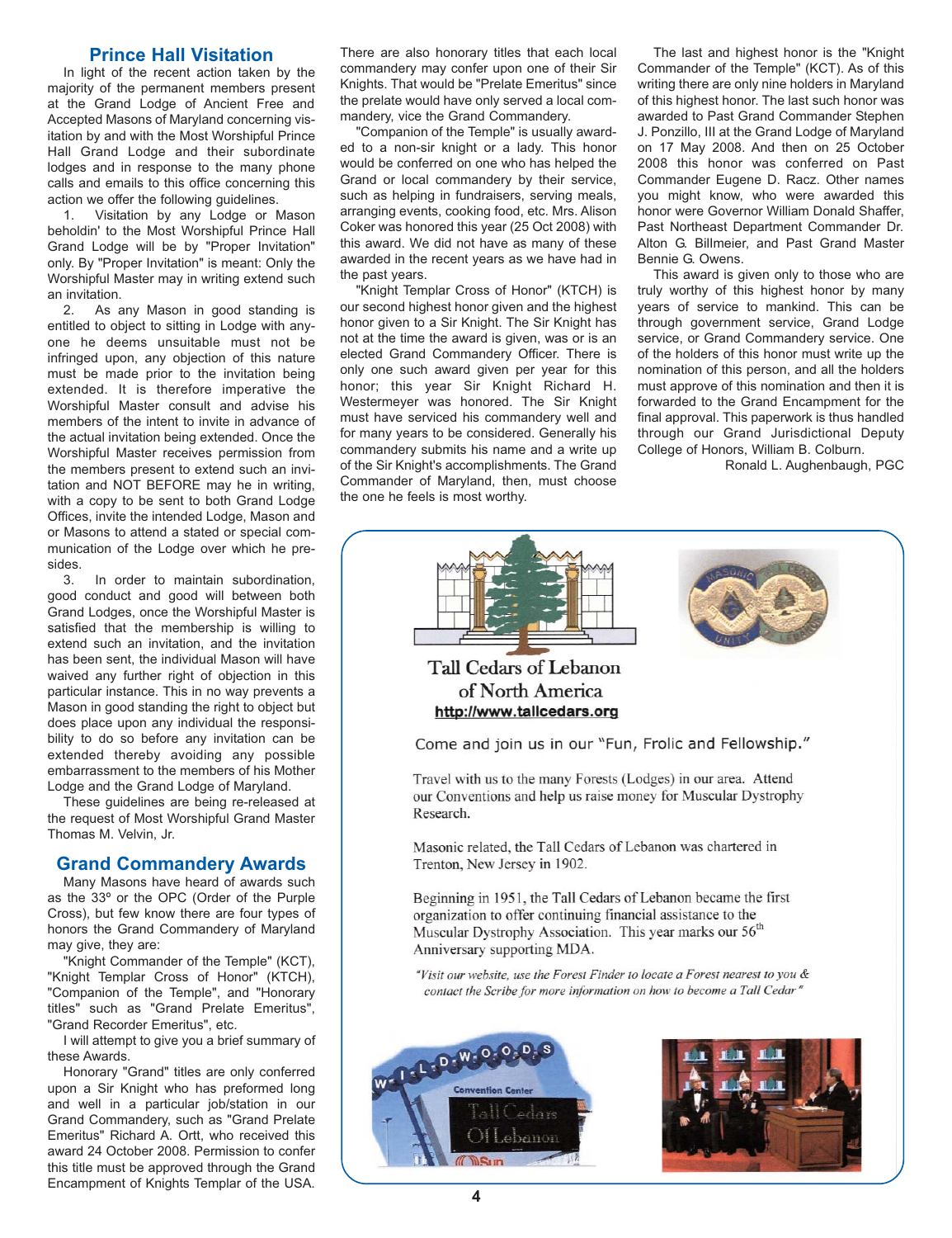# **Annual Awards Night St. Columba Lodge No. 150**

On Tuesday evening, October 7th 2008, St. Columba Lodge No. 150 of La Plata held their Annual Awards and Widows Night. This night affords St. Columba Lodge to present awards to the Widows of our Brothers who have passed to the Celestial Lodge Above this year and special presentations of Masonic Care Bears to the Charles County Rescue Squads and to the Charles County Sheriff Department located in La Plata. A special thank to Lenny Merryman for these photographs.



*WM G. Steven Shlagel presenting a Widows pin to Olga Gamble, wife of Bro. "Buck" Gamble.*



*Front L to R: WM G. Steven Shlagel presenting Care Bears to Corporal Rhett Callaway-Charles County Sherriff Dept., Allen Hayden-La Plata Rescue Squad, Gary Anderson-Dentsville Rescue Squad. Back L to R: Bro. Alfred Thomas; Daniel Stine, Tyler; PM Kipling T. McConnell; Matt Kiley, Sr. Deacon; and Fleming Mathews, III, Jr. Deacon.*



*Sec-Keith Vivian presents a donation of \$2,090.00 to Mr. Mike Zabko CEO - American Red Cross Southern Maryland Disaster Relief Fund proceeds from St. Columba's 11th Annual Golf Tournament held at Wicomico Shores Golf Club.*

#### **Announcements for Election to Offices of the Grand Lodge**

The following names are those Brethren who will be running for an elected office at the Semi-Annual Communication, May 2009 for the 2010 Term:

#### **Senior Grand Warden**

Robert W. Chase - Mt. Moriah Lodge 116 Arthur R. Dickerson - Jephthah Lodge 222 Julius H. Poston, Jr. - Corinthian Lodge 93

#### **Junior Grand Warden**

Jay W. Hodges - Friendship Lodge 84 Leslie G. Metcalf, Jr. - Sincerity Lodge 181

> **Board of Managers** *All positions vacant*

#### **Board of Trustees**

R. Bruce Tanner - Door to Virtue Lodge 46 Henry C. McDonald, Jr. - Concordia Lodge 13 David L. Schneider - Howard Lodge 101

**Board of Directors - MCM, Inc.** Charles E. Blake - Howard Lodge No. 101

# John A. Young, Jr. - Ionic Lodge 145

**Masonic Membership Card** I hold in my hand a little scrap of paper 2 x 3 1/2 inches in size. It is of no intrinsic worth, not a bond, not a check or receipt for valuables, yet it is my most priceless possession. it is my membership in a Masonic Lodge.

It tells me that I have entered into a spiritual kinship with my fellow Masons to practice charity in word and deed; to forgive and forget the faults of my brethren; to hush the tongues of scandal and innuendo; to care for the crippled, the hungry, and the sick, and to be fair and just to all mankind.



It tells me that no matter where I may travel in the world, I am welcome to visit a place where good fellowship prevails among brothers and friends.

It tells me that my loved ones, my home, and my household are under the protection of every member of this great fraternity, who have sworn to protect and defend mine, as I have sworn to protect and defend theirs.

It tells me that should I ever be overtaken by adversity or misfortune through no fault of my own, the hands of every Mason on the face of the earth will be stretched forth to assist me in my necessities.

And finally it tells me that when my final exit from the stage of life has been made, there will be gathered around my lifeless body friends and brothers who will recall to mind my virtues, though they be but few, and will forget my faults, though they may be many.

It tells me that and a great deal more, this little card, and makes me proud, yet humble, that I can possess this passport into a society of friends and brothers that are numbered in the millions.

#### **Masonic Service Association Texas Appeal**

As is so often the case when a natural disaster offers, it is hard at first to assess the actual damage that was done. MSA has just received a letter from the Grand Lodge of Texas in which they state:

"The Grand Lodge of Texas has suffered considerable loss during the 2008 hurricane season. The devastation that came about as a result of Hurricane Ike and Hurricane Dolly caused an enormous amount of damage."

Now that the full extent of the damage is realized it was far more wide-spread than originally though.

Please forward to the MSA such funds as you feel appropriate to help our devastated Brethren and their families in this stricken jurisdiction. Please make checks payable to the **MSA Disaster Relief Fun** and send to 8120 Fenton Street, Ste. 203, Silver Spring, MD 20910-4785.

Thank you very much for your help! Most Sincerely and fraternally, Richard E. Fletcher, PGM Executive Secretary

#### **From the Deputy**



It is an honor to serve as the Right Worshipful Deputy Grand Master and particularly to serve with Most Worshipful Grand Master Thomas M. Velvin, Jr. as he brings an ongoing vision designed to continue to move the Grand Lodge of Maryland forward.

Community service is a vital part of making non-masons aware of who we are and for what we stand. Perhaps even more important and vital to our success is training Masonic leaders of this new century so that Masonic Lodges create new Masons who are knowledgeable about the craft and its mission in sustaining a "brotherhood of men, under a fatherhood of God." Our Most Worshipful Grand Master is conscious of this imperative and will inaugurate a training program designed to mentor new members and train new leaders.

My Brothers, I encourage you to seek out men of good character who are your acquaintances whom you believe would benefit from membership in our fraternity. It is entirely appropriate to determine if a man has heard of the fraternity and understands its purpose. Following up and being armed with a petition you can "strike when the iron is hot."

I look forward to seeing you along the "installation trail." May this new year of 2009 be one of health and progress for all of our members, their families and our fraternity.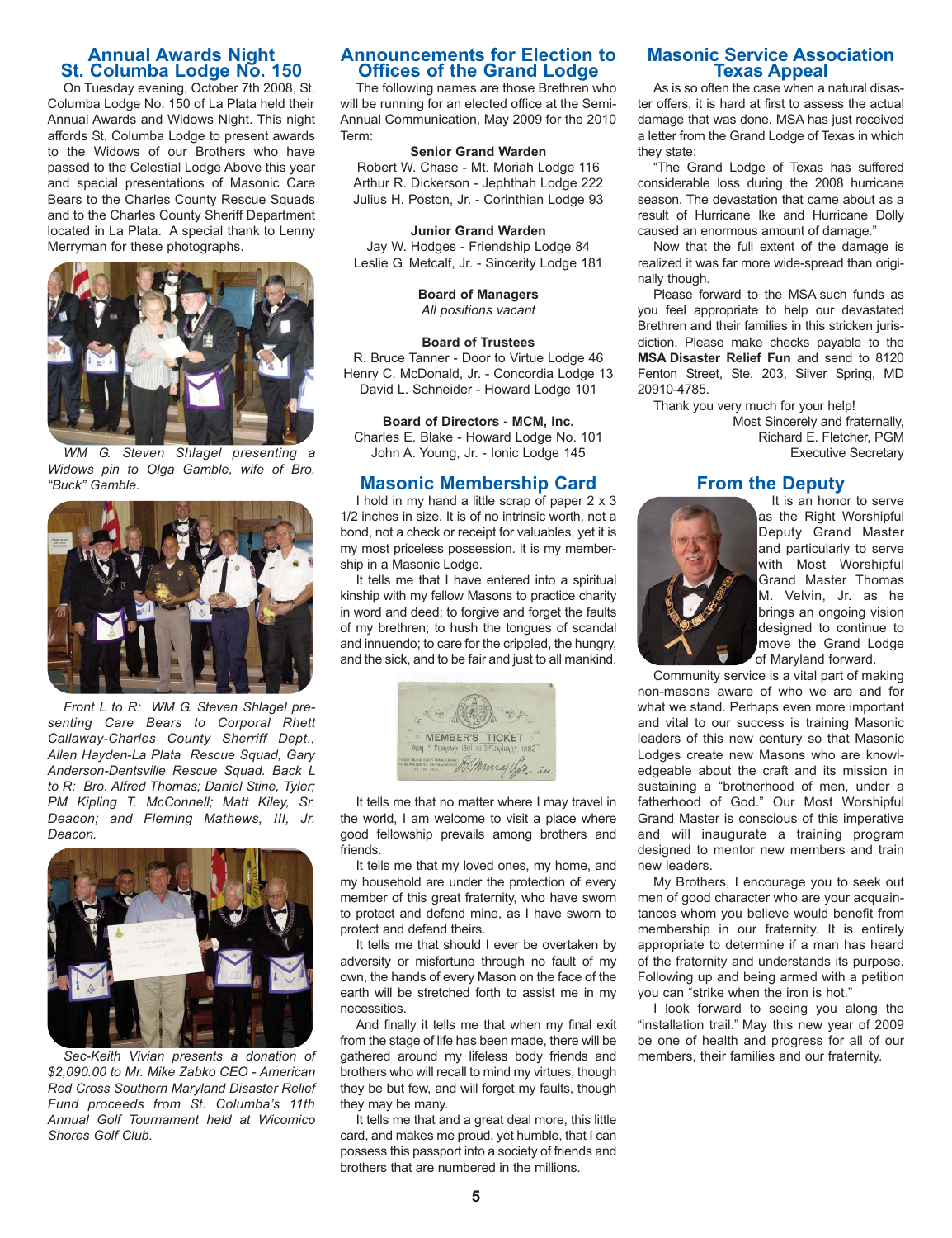### **Maryland DeMolay**

Fraternal Holiday Greetings from Maryland DeMolay! We would like to congratulate Grand Master Tom Velvin, Deputy Grand Master Steve Ponzillo (Past State Master Councilor of Maryland DeMolay and Past Master Councilor Dundalk DeMolay) and all of the newly installed officers of the Grand Lodge of Maryland! We look forward to working with all of you over the next term. A big THANK YOU goes to the out going officers for their support over the last two years. Past Grand Master Biggs and his line have been at the fore front with the youth in mind, from sponsoring activities for the Masonic youth to the ever important Maryland CHIP program and we again thank them for their efforts in supporting the next generation of the Masonic family.

Maryland DeMolay has been busy over the last few months. Brother Luke McCormick was elected State Master Councilor and Brother Tommy Plourde was elected Deputy State Master Councilor at our annual Conclave at Salisbury University in July. The support of the Masonic family was fully evident by the amount of people who drove to the Eastern Shore on Sunday for the Banquet. Seeing all of you there shows the young men that they are appreciated and have the full backing of the Masonic Family.

Many of our members attended the Hershey Park trip sponsored by the Grand Commandery of Maryland. This event is much anticipated by all of the youth groups and gives us a great opportunity to bring prospects to show them how much fun they can expect from joining our ranks. Thank you to Right Emminent Past Grand Commander Patrick Curtis and the Grand Commandery of Maryland for this wonderful event.

September brought the annual Region II Ritual Competition where Champion level members of several Jurisdictions on the East Coast get together to compete for Regional Champion bragging rites. Maryland DeMolay showed up in force and brought home many of the Region II Championships. For Masons who have not seen or heard the young men of DeMolay perform their memory work, YOU ARE MISSING A TREAT! We urge everyone to take in a DeMolay meeting or attend a Degree Class to see these guys in action; you will want them in your lodges - guaranteed!

Many of the Youth descended on the Grand lodge three times in the month of October, first for Harvest Home Day to mingle with you. This provides us an opportunity to explain DeMolay to those who don't know about us, reunite old DeMolays and again get leads on prospects. Second was for the MSADC Awards Day. This is the day when Maryland DeMolay shows off its finest. Awarded on this day was the Degree of Chevalier ( the highest honor for active DeMolays) and the honors of Active Legion of Honor and Honorary Legion of Honor ( both for adult service to DeMolay and humanity, active is for Senior DeMolays and Honorary is for those who were not members of DeMolay) and third was for the "Evening with the General" program. WOW, what an event! Kudos to everyone involved in this program! The second time was for the Grand Master's Barn Dance, what a great event for us to again bring prospects! Thank you again to all who were involved with this event and your support of our youth.

November brought the York Rite Degree Class held in Frederick. Like the Grand Master's Class, this Class was held in honor of the leading members of the York Rite. Maryland DeMolay brought in 11 new members on this great day as well as holding their Court of Chevalier Observance and Installation. Having Most Excellent Grand High Priest Lou Bandel, Most Illustrious Grand Master of the Grand Council Richard Naegele (Senior DeMolay) and the Right Emminent Grand Commander of the Grand Commandery of Maryland Tom Hiemiller (Senior DeMolay) in attendance was fantastic. We know how tight their schedules are and appreciate their efforts in coordinating their calendars for this event. We were also able to present Right Emminent Grand Commander Hiemiller with his 25 year pin as a member of DeMolay much to his surprise. Many of us were also able to attend the Grand Lodge Installation and it was a wonderful evening.

In closing, we would like to remind everyone about our web site, www.mddemolay.org. This is a great place to start for learning about our Order. We have seen an increased interest in starting DeMolay around the state and are trying to meet with all who are interested. We do have a program that can be used at Lodge meetings to explain our Order and bring DeMolay to you. Please contact us if you are interested in having us come out to present the DeMolay story or fill you in on how to sponsor a Chapter in your Lodge, Chapter, Council, Commandery or other Masonic group you may belong to. Prospective member names are always welcomed and we will see that these young men are contacted in a prompt manner. Fraternally,

Bro. Carl Michel Executive Secretary

MD State Association of DeMolay Chapters

#### **A Date with the General**

On October 7, 2008 the Corinthian Room at the Grand Lodge was visited by some very important personages. No less than President George Washington, Benjamin Franklin, and the Marquis de Lafayette. Accompanying these historic Freemasons was the U.S. Third Infantry Old Guard Fife and Drum Corps.

This event commemorated the 225th Anniversary of General George Washington's resignation in Annapolis Maryland of his commission as Commander in Chief of the Armed Forces of the United States. That event established the supremacy of civilian control over the military.

Thus, the Grand Lodge and Brown Advisory Group jointly sponsored an event held in the Corinthian Room to mark our collective heritage as Americans.

Accumulated for display to students from area middle and high schools were items associated with Washington's distinguished life of public service. From the Grand Lodge Museum, the secretary's desk from the old senate chamber on which General Washington placed a copy of his resignation as Commander-in-Chief of U.S. Forces in 1783 as well as a copy (courtesy of the Maryland Archives) of his reading copy of that resignation. From Potomac Lodge No. 5 of Washington D.C., the Gavel used by President Washington to "set" the cornerstone of the U.S. Capital in 1793, and from Alexandria Washington Lodge No. 22 of Virginia, the Trowel that he used to spread the cement on that very cornerstone.

Also on view was the Bible on which President Washington took his oath of office as our First President. This Bible was available by courtesy of St. John's Lodge No. 1 of New York. This was the first time that these artifacts were assembled in one place at the same time.



The event began with a performance of the Old Guard Fife and Drum Corps of the Third Infantry of Ft. Meyer, Virginia and was followed by a play entitled "A Rising and Setting Sun" featuring Benjamin Franklin and President Washington, performed by the American Historical Theatre of Philadelphia. Students and guests from the Masonic Homes viewed this "free of charge" event and were able to ask the historical figures questions.

In the evening, the artifacts were again on view for Masons, their family members, guests and the general public – again free of charge. Following a reception , the evening performance of the play "On Fire for Liberty" was performed by the American Historical Theatre featuring Generals Lafayette and Washington. After the event, both historic figures answered audience questions.



In all, over 700 individuals attended the combined morning and evening performances at which officials from Brown Advisory Group and the Grand Lodge of Maryland brought greetings.

This event is the first of a series of American and Masonic Heritage presentations sponsored by the Grand Lodge. Watch future issues of the Free State Freemason for upcoming events in the planned series.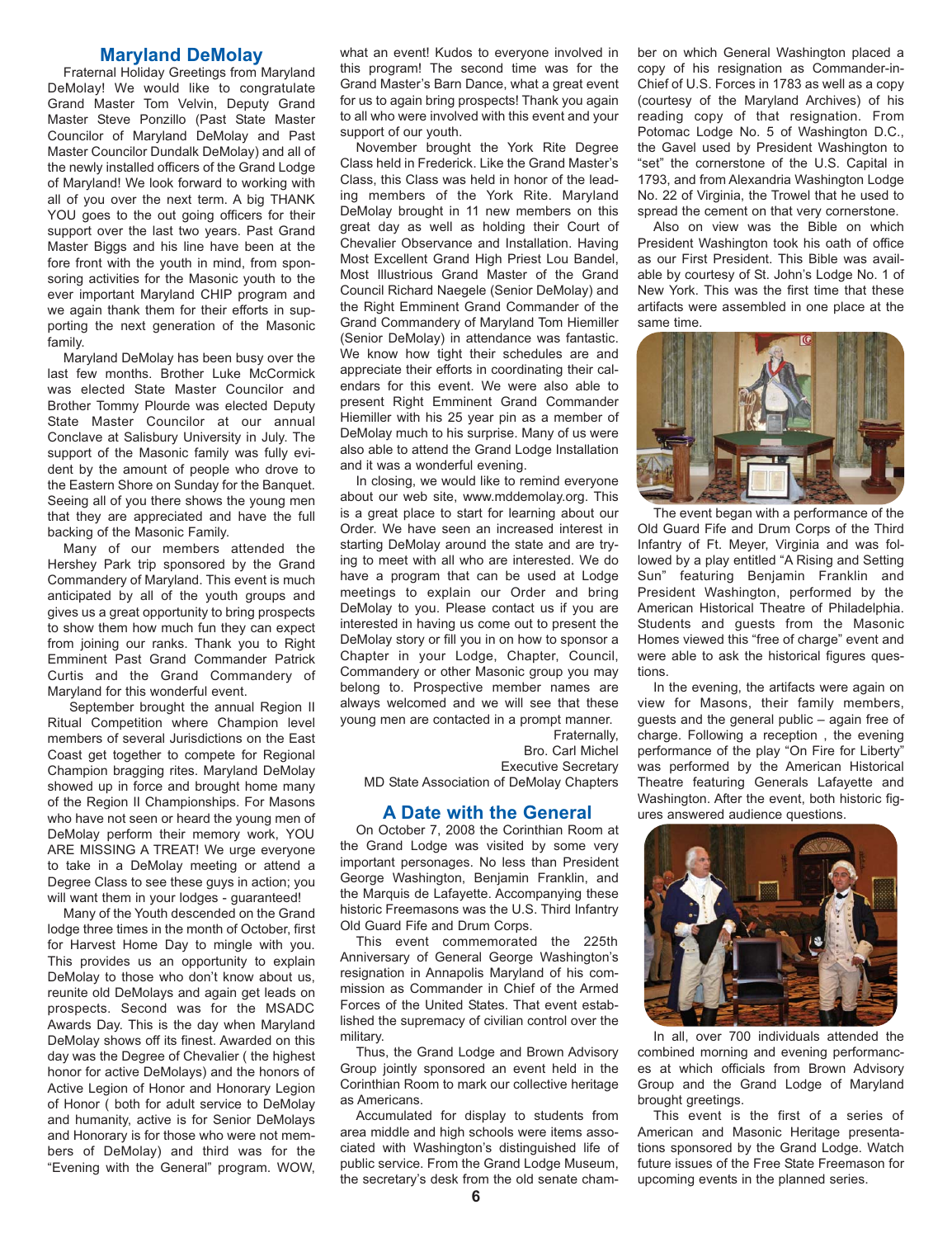

# **Events List Anniversary Banquet May 1, 2009**

Hors d'Ourves/Open Bar

Dinner *Catering by Atlantic Caterers, Inc.*

Musical Selections from the Peabody Institute

Distinguished Guest Speakers

Live Auction



Ticket Sales begin January 1, 2009



*Resident and Staff performers celebrate at the end of the first annual MMH "Gong Show" held In September in celebration of National Assisted Living Week.*



#### **FROM THE EXECUTIVE DIRECTOR Maryland Masonic Homes**

It has been an interesting and fulfilling 2008 for MD Masonic, full of changes and progress that continue to propel us into the 2009. Reflection always brings precious memories of those residents we have lost and the profound impact each made to our community. We hold dear these remembrances and are grateful to have been blessed with their friendship.

As we turn toward the future, we must also remember the Masonic Homes past. We are a community rich in history and tradition and we will continue to embrace the vision and mission that originated in 1934 when we opened our doors.

To provide excellent care in a safe, affordable, dignified, quality environment for eligible Masons and their families, in keeping with Masonic principles, providing for expansion, while maintaining financial viability."

The Homes has grown from a farmhouse to a thriving retirement community. The three levels of care, Independent Living, Assisted Living and Health Care provide services based on the needs of the resident. Our campus offers an array of amenities as we cater to the active senior and are no longer considered "the place to come to die." Residents have the choice to pay privately or apply for a financial assistance program (specific Masonic eligibility required).

Our Health Care center offers the highest quality care and services in Maryland. The Nursing Management team of Deb Allred, Director of Nursing, Kim Sage, Assistant Director of Nursing, Chrissy Walter, Assistant Director of Nursing, Donna Holmes, Assisted Living Manager are the leadership team that provides guidance and education for our staff. Combined they offer over 40 years of MMH experience and geriatric nursing skills. These professional and compassionate caregivers are dedicated and committed to providing superior care and love to our residents. Thanks to each of you for choosing MMH and being members of the Bonnie Blink family.



In the ever changing Health Care environment, you have many choices for retirement living. It is comforting to know that MMH is still here and available to you. The core values and vision remain….and as we move forward we embrace the change and growth that is necessary. Let us re-introduce you to Bonnie Blink.

> Hugs, Paula L. O'Neill, N.H.A. Executive Director